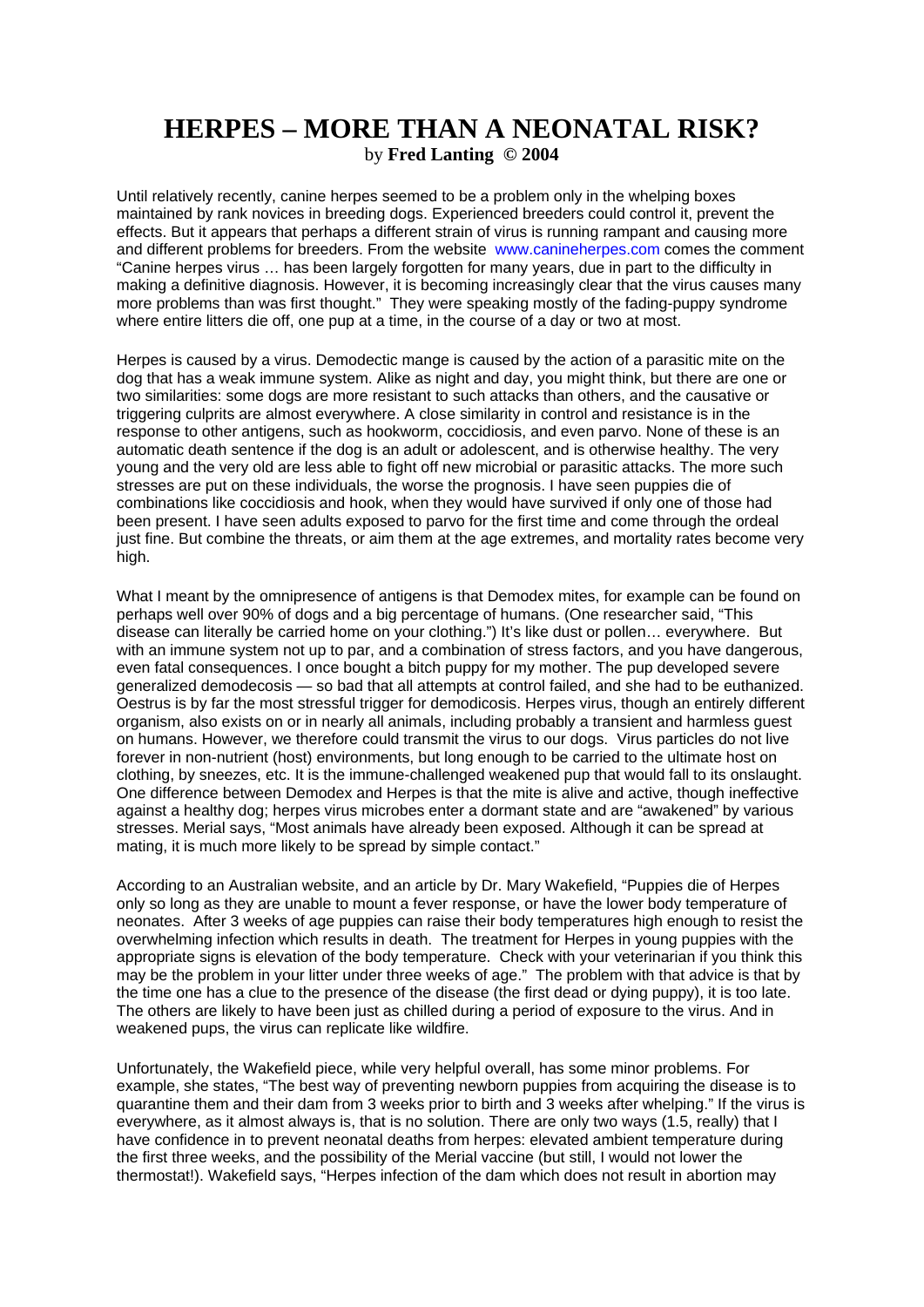result in low birth weight, weak, or stillborn puppies." And, she says that titres show herpes activity in 80% of bitches who had lost their litters, even though there was no bacterial blame. Wakefield advocates isolation, but I believe that's a lost cause; Merial states, "The virus does not come from bad kennels – it is already everywhere!"

Since immunity is very short-lived, contracting the problem again and again is to be expected. Dogs have fluctuating titre levels all the time, some of it due to new exposures, some due to stressreleased previously dormant particles.

In the next few paragraphs, I will quote from my book, The Total German Shepherd Dog http://www.Hoflin.com and give you what we used to know about it. Then I will return to some of the reports and difficulties that exist early in 2004. I certainly hope they will be resolved by year's end!

Herpes — There are many organisms in the virus family called herpes, the most common in dogs being the puppy killer at ages of around two weeks or less. Herpes seems to be present in most dogs most of the time, but some pups are more susceptible or under more stress, which lowers their resistance. New puppies that are not given adequate drying, heat, and nursing opportunity (internal warming) right after delivery are most at risk. Once the disease has been noticed in a litter, few survive. Prevention is the only remedy in nearly all cases. It is practically unstoppable once noticed.

Neonatal deaths and Herpes viremia — This syndrome, caused by a herpes virus, is a major cause of death in pups between five days and three weeks, and may take two weeks to spread through the litter. "Herpes" actually refers to a class of several viruses, so you may encounter the word used in the context of a human disease, or a disease in other animals. One of this class will not produce the same disease as will another. With this viremia, death from kidney and liver failure usually occurs within eighteen hours; symptoms include constant crying, shallow and rapid breathing, loss of appetite and coordination, and a soft, yellowish green stool with no particular odour. The stool symptom can be easily missed if the bitch is cleaning her pups to make them defecate.

Treatment includes elevating the environmental temperature, thus creating a sort of artificial fever since fever is one of nature's ways of fighting virus organisms. Close to one hundred degrees F (38 C) for the first three or more hours post-parturition is a recommended ambient temperature, followed by 90 to 95 degrees for another 24 hours. Some people who have worries about the drying-out effect of such high temperatures frequently give the pups glucose solution and formula to prevent dehydration, but I have had hundreds of puppies born to my bitches without that. I just make sure that the floor is warm or insulated, and the heat lamp, heating pad, or low-hanging light bulb is on when the dam is going out to "potty" for the first weeks. Herpes thrives even as high as between 91 and 98.6 degrees F (33 to 37 degrees C), and chilled pups are especially susceptible. At 100 or 101 degrees the virus stops replicating, so the object is to get the pup's body temperature up to that which is considered normal in the adult, about 102 degrees. After three weeks of age, the pup's body temperature is usually high enough to prevent herpes growth, and by then they have developed the shiver reflex, which is another heat-regulating mechanism. However, because damage to kidneys may not produce symptoms until as late as ten months of age, perhaps the surviving pups (in a litter with pups known to be dying of hypothermia -exacerbated herpes) that show the crying symptom associated with haemorrhage and necrosis should be euthanized right away. Ask your veterinarian about treatment with a preparation, Vira A, designed for human herpes encephalitis, or he may have more recent advances. But I have not seen any good results from any kind of treatment. A few pups will survive now and then, but regardless of treatment (other than elevated temperature).

This virus can remain latent for many months and be reactivated by stress or an immunosuppressive agent such as a shot of cortisone or similar steroid. Thus, pups that contract a marginal infection but not enough to be fatal, might still have their immune system weakened, or else harbour the inactive virus. Pups seem to get the virus through the saliva of their infected dam, though a few may contract it in the birth canal or even in the uterus before birth. If you have a kennel in which two or more bitches are producing litters and one loses a litter to herpes, what should you do to save the next litter? Besides the usual step of cleaning everything with a dilute bleach solution (as with parvo or other viral infections), you may find success by having your veterinarian inject them with serum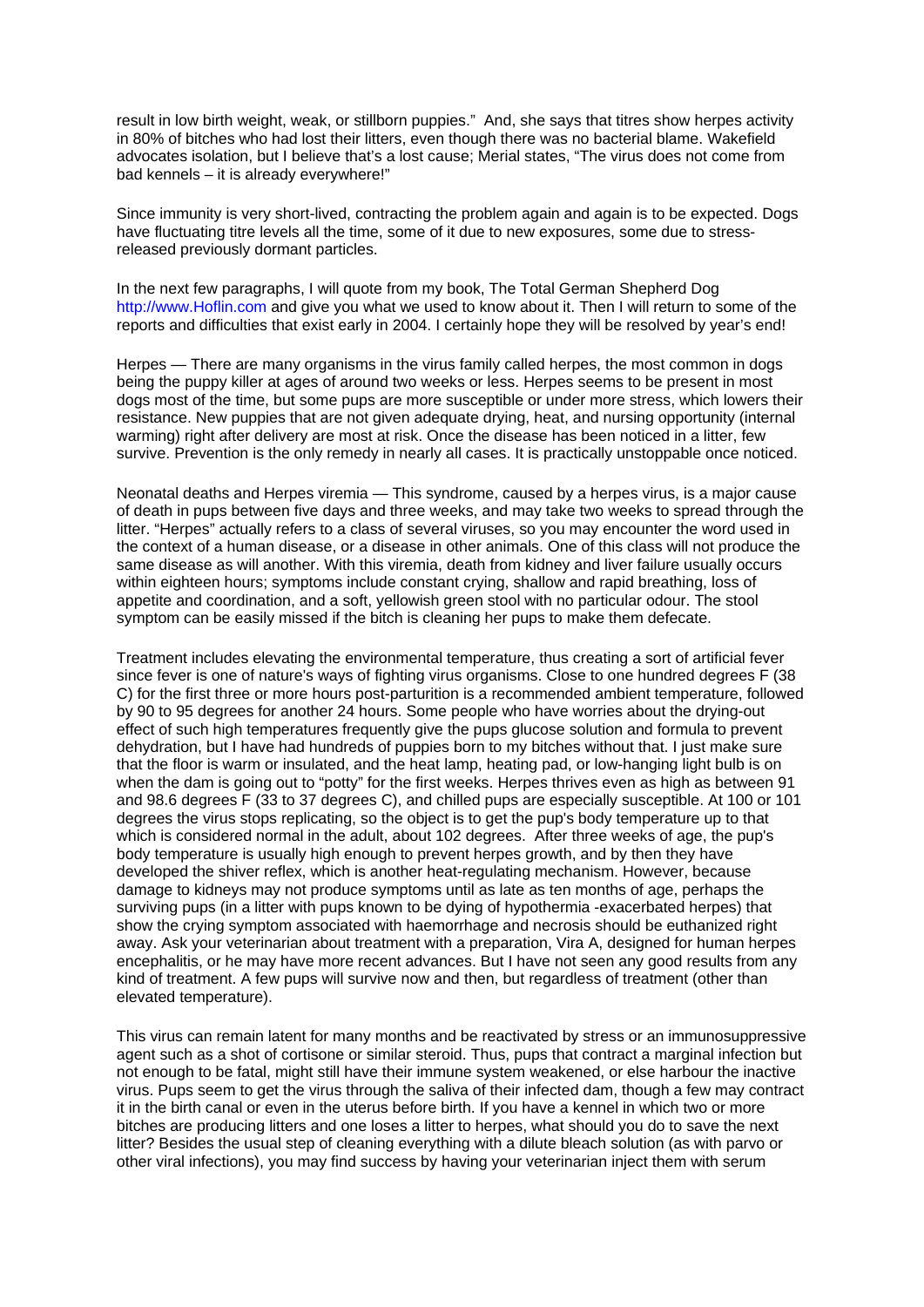obtained from the bitch that lost the litter. You may also succeed by keeping them in the high temperature environment mentioned above.

That was the state of our knowledge in the last couple decades of the 20th Century. We had come only so far as determining that herpes had about 90% mortality in neonates. Now we may be on the brink of an advance in knowledge, unfortunately brought on by an alarming increase in failures in the dog breeding community. For some 10 or 15 years, I have been hearing more and more complaints about bitches not conceiving. And this is a day when companies like Synbiotics can help us zero in on the exact best time to inseminate. Progesterone, LH, and other hormones can be tracked with simple and fast test kits, and give far better accuracy than the vaginal cytology (study of the changing shape of cells lining the uterus) or the physical activity of the bitch or even the most jaded or experienced stud dog.

At least in the German Shepherd world, many of us have been blaming the fact that so many of our bitches were "coming up empty" on the known use of anabolic steroids given to many of the top show dogs in an attempt to boost their chances of being placed in the very highest positions at the annual national specialty, or even the preliminary competitions where success is considered in making judging decisions at the final big show. There is no doubt that this goes on, and we know that many of the top human athletes in weightlifting, football, boxing, track, etc. are sterile or temporarily have a low sperm count.

But now, there may be another factor. Herpes appears to be the cause of many or most of these missed matings. Nobody has been keeping statistics, so we can't tell how many failed breedings are costing bitch owners money and time. While a few German clubs like the SV (for GSDs) will make note of such complaints, and withdraw rights from males that are shooting blanks, they will not hear from most disgruntled breeders. Stud dog owners are racking up the fees and bitch owners are getting poorer. Correspondents in England and Australia tell me it (failure to conceive) has been going on in their countries for some time, as it has in the U.S. Recently, reports have come out of New Zealand and other far-flung places. "Coming to a theatre near you!" Freight and air regulations are prohibitive, "Homeland Security" has much adverse fallout, and even if you can get them, delayed repeat breedings are a drain on the pocketbook. Most Germans will not give you more than the time of day after you twist their arms for a second breeding if the first did not take.

The increasing use of too-frequent vaccines for any and all things is another target for blame for lack of conception and other concerns. That is, some want to point the finger at the effect of overvaccination on the immune and other systems. Fewer people have other causes they want to point the finger to, but it is a definite fact that greater numbers of people are not getting their bitches pregnant. Perhaps the new factor in the well-known but poorly documented rise in number of failed matings is a new herpes variety. Europe seems to have found out that it is real. In many growing pockets on the continent, breeders are using and reporting success with a new vaccine. In England, for example, friends tell me of scores of bitches supposedly infertile or nearly so have been producing very well after getting the vaccine. The word going around there is that if the bitch is vaccinated while in oestrus or right after the bitch is mated, and again at 6 or 7 weeks in whelp, not only is it almost always successful, but larger litter numbers than expected seem to be the norm.

Right now, I know of only one company making the herpes vaccine, Merial. They have said that [rough translation]: "the herpes canine virus is an infectious and contagious disease caused by alpha herpes virus, which involves reproduction disorders, losses of pups mainly before 3 weeks, but also of infertility, abortions, and/or stillbirths. The vaccination which exists is used to protect the pups less than 3 weeks at which age one finds the clinical form most serious. The mothers receive an injection at the time of heats [oestrus] and another injection one or two weeks before whelping. This is thus addressed especially to the professional breeders as well as to amateurs."

Merial also says, "Visit www.canineherpes.com for comprehensive public domain info." and describes the virus and vaccine thusly: "EURICAN Canine herpes virus (F205) strain antigens; Indication: Active immunisation of bitches to prevent mortality, clinical signs and lesions in puppies resulting from canine herpes virus infections acquired in the first few days of life."